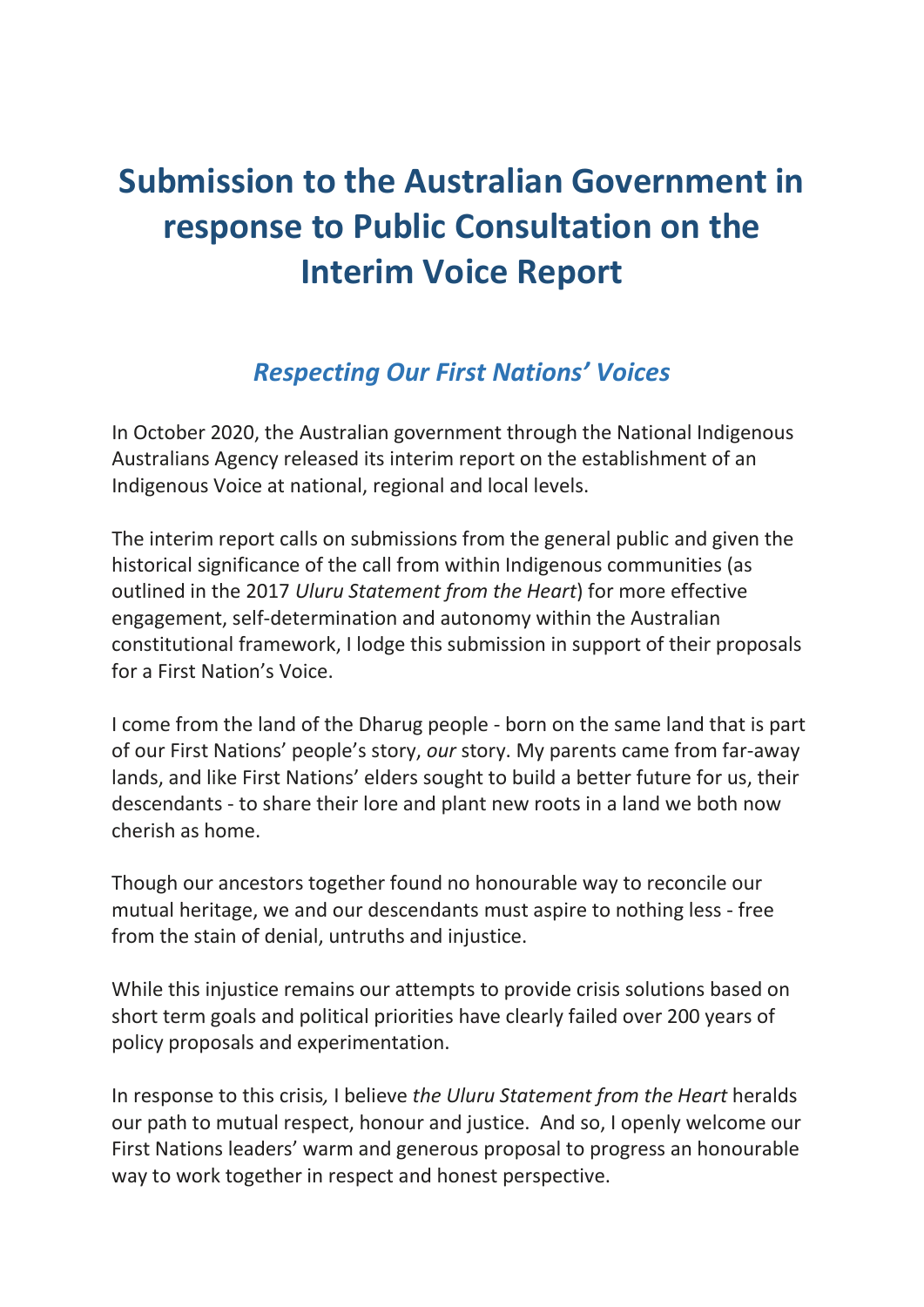We now have the opportunity to lead together the movement to a resolution based on real partnership, to proclaim the truth and create a genuine future that is jointly negotiated for our mutual betterment. It is time for us to become the mature and honourable nation our future generations will respect and admire.

In so doing, as citizens of this land, we must acknowledge and accept these truths:

*That Aboriginal and Torres Strait Islander tribes were the first sovereign nations of the Australian continent and its adjacent islands. They possessed it under their own laws and customs.*

*That their sovereignty of the soil has never been ceded or extinguished and coexists with the sovereignty of the Crown.*

*That only with structural reform can we address their powerlessness and the resulting wholesale incarceration.*

*That there must be constitutional reforms to empower their people to take a rightful place in their own country.*

I share our First Nations' vision that with this substantive constitutional change and structural reform, their ancient sovereignty can creatively reframe, enrich and embellish Australia's nationhood. I therefore support their calls for:

*The establishment of a First Nations Voice enshrined in the Constitution.*

*The formation of a Makarrata Commission to supervise a process of agreement-making between governments and First Nations and truthtelling about our common history.*

I call on all Local, State, Territory and Commonwealth government representatives to publicly pledge their commitment to the principles and proposals of *The Uluru Statement from the Heart.*

In so doing we can demonstrate our commitment to hearing and respecting an *Interim* First Nations Voice, as embodied in those present at the gathering in 2017 to frame the *Uluru Statement from the Heart.*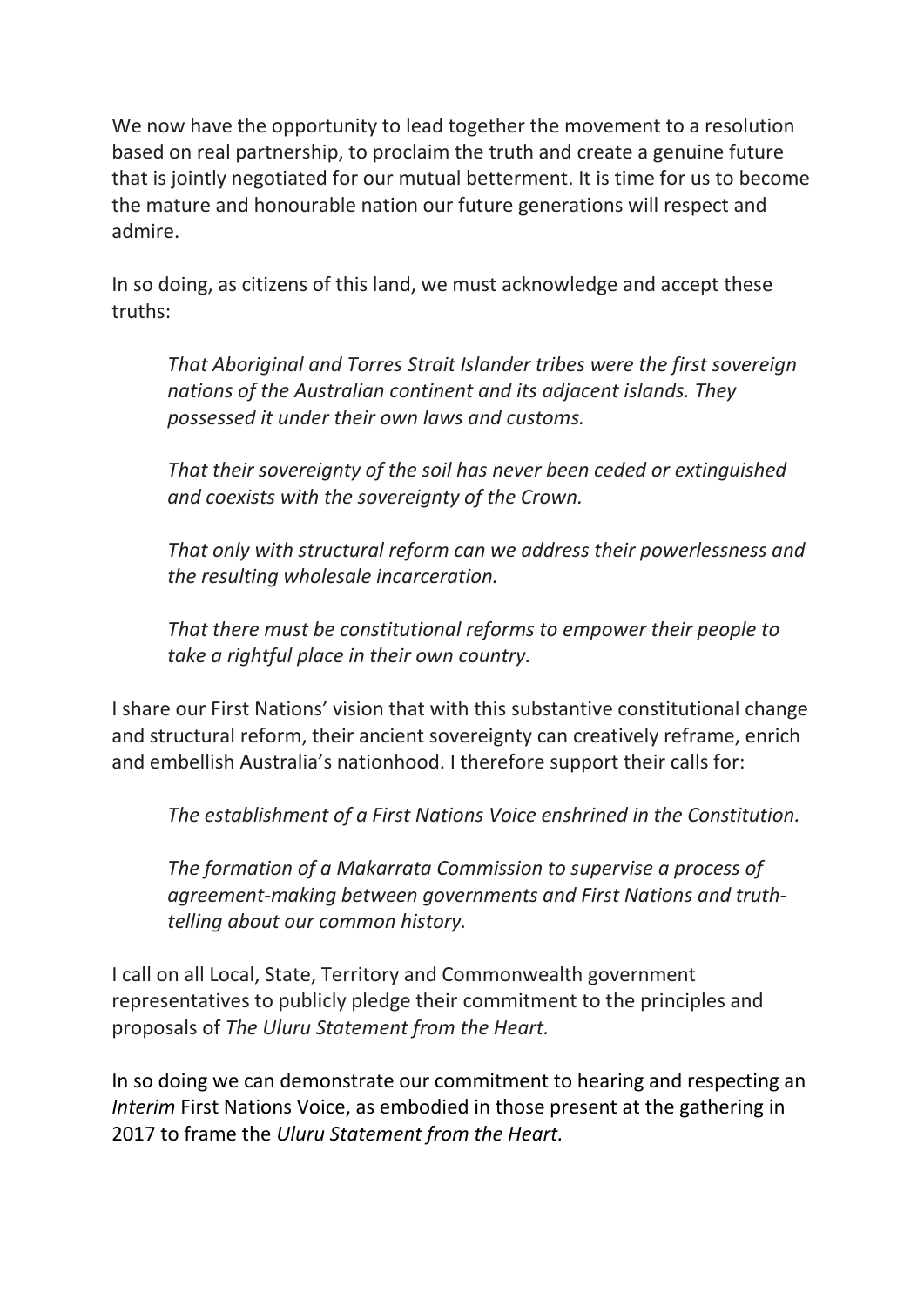In this way we also respect their desire to create a permanent legitimate Voice for the future, built on democratic principles and fully resourced to effectively reflect the interests of First Nations peoples.

How can we not respect their desire to lead and manage their own affairs and support a direct forum to parliament to legitimately and openly express their central interest in the direction of the nation as a whole?

A genuine First Nations Voice provides an enormous opportunity for real engagement, shared leadership and honest dialogue for a more honourable Australia in the future.

An effective First Nations Voice enshrined within the Australian constitution would be democratically representative, appropriately resourced and legitimately empowered to shape the future for sovereign indigenous nations within Australia's borders, while directly shaping the broader legislative agenda impacting their people.

## **Proposals in detail**

There are three proposals from the Report on the National Voice that indigenous communities are submitting, and I support them for the following reasons:

#### *1. The Government must honour its election commitment to a referendum once a model for the Voice has been settled.*

The people of Australia must be provided the opportunity to directly recognise and promote Indigenous rights to self-determination at the highest level enabled in our constitution.

A referendum to amend the constitution will enshrine the powers of the National Voice, not as a further level of government but a complementary advisory group to parliament on wholesale matters that impact the nation and a determining group on their own Indigenous affairs.

Enshrined as a voice to parliament, rather than voice to government, constitutional recognition will liberate the Voice from censure over party politics and ensure the transparency and independence necessary for its rightful role as a representative voice of sovereign nations within a national government framework.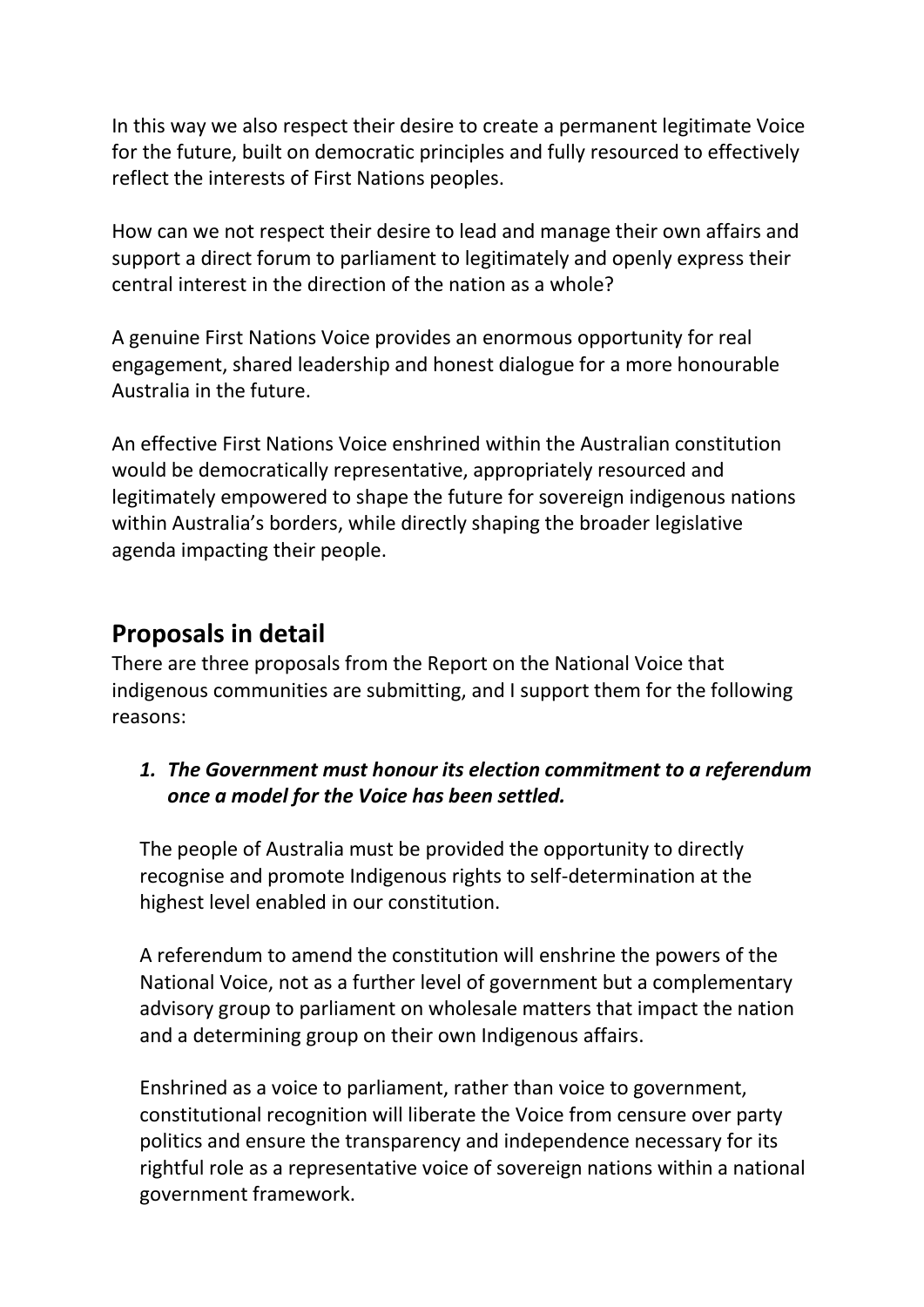The model for the Voice must be developed through First Nations' ascent and as with the broader experience of our national parliament will require significant and ongoing resourcing, engagement and review to remain relevant in a changing social, political and international environment.

Models of this type of empowerment have been provided in other nations, notably in Scandinavia, and broadly represent international acceptance of this approach in demonstrating respect for indigenous nationhood and promoting indigenous affairs.

#### *2. Enabling legislation for the voice must be passed after a referendum has been held in the next term of parliament.*

Respecting and building on proposals widely promoted through the *Uluru Statement*, bi-partisan support of the referendum will be crucial to achieving electoral support to reflect and carry the consent of the people.

With this consent, every effort must be made to frame legislation to enable the Voice to effectively articulate First Nations' perspectives and empower the community to lead the change they need to thrive within our new constitutional agenda.

Enabling legislation will require continuing consultation and communication with First Nations and the broader community, based on the model endorsed at the referendum. It can provide the architecture for democratic representation, effective decision-making and meaningful integration with the broader framework of government.

It will articulate the scope and limitations of powers delegated by the constitution and frame the mechanism required for the effective implementation of the positive changes we seek without delay.

Given the long history of failed attempts to address inequality and disadvantage in First Nations communities, and significant waste of resources this represents, enabling legislation for the Voice must be given the highest priority within government and must be delivered within the next four-year parliamentary term.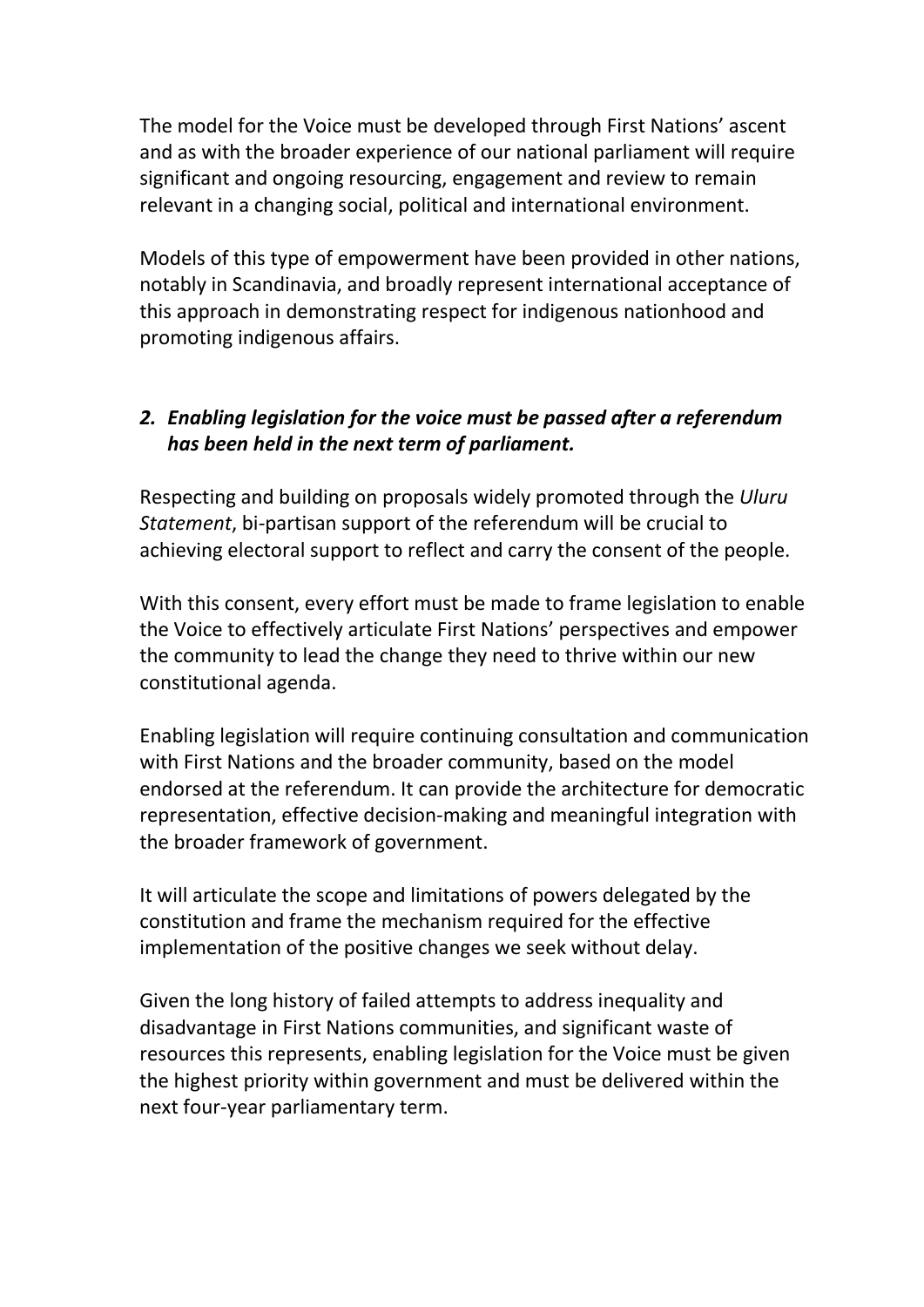*3. The membership model for the National Voice must ensure previously unheard Aboriginal and Torres Strait Islander people have the same chance of being selected as established leadership figures.*

The development of an effective democratically representative body  $-$  a true First Nations Voice - is a complex task made more difficult and demanding by the range of First Nations peoples and the large and diverse land area within Australia's borders from which they come.

As with the broader political landscape, where Members of Parliament are selected within local areas to represent their interests, it is anticipated that representatives for the Voice may come from local communities with representatives from all walks of life and reflect all gender, age, regional and cultural divides.

What is critical is that the First Nations people be given the opportunity to develop and promote a membership model that they believe best provides their representatives an equal opportunity to engage and support in effective Indigenous leadership.

First Nations communities must decide how to ensure their voices are expressed and represented. They alone can ensure the leaders represented in their Voice truly reflect the issues, responses and perspectives that best ensure their interests.

### **Conclusion**

In October 2020, the Australian government through the National Indigenous Australians Agency released its interim report on the establishment of an Indigenous Voice and called on submissions from the public to have input to the co-design process.

I submit that an Indigenous Voice to parliament enshrined in the constitution must be supported to empower Aboriginal and Torres Strait Islander people to lead their own futures within an Australian constitutional framework.